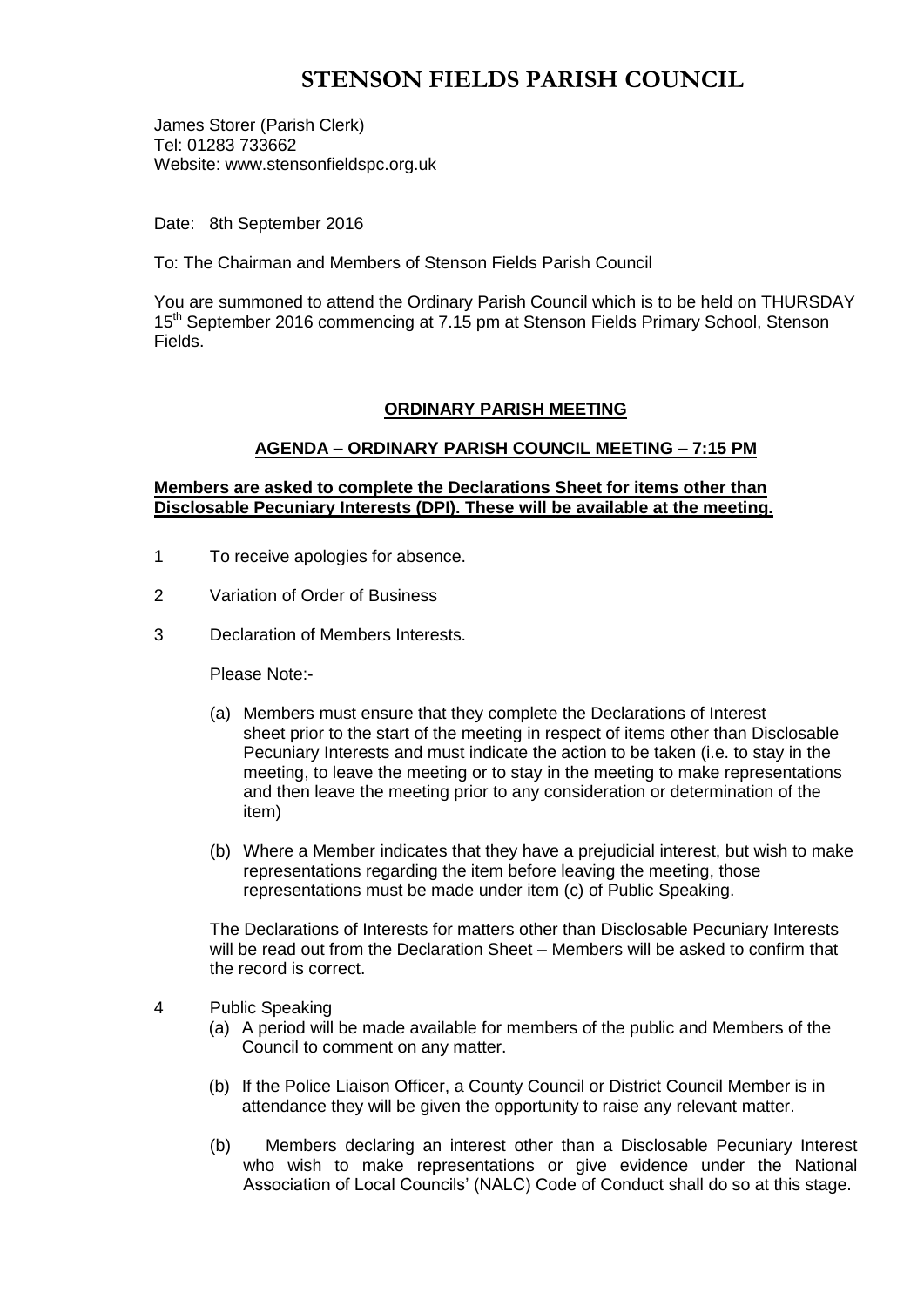- 5 To approve the Minutes of the Ordinary Parish Meeting held on 21<sup>st</sup> July 2016 (copy already circulated)
- 6 To determine which items if any from Part 1 of the Agenda should be taken with the public excluded. If the Council decides to exclude the public it will be necessary to pass a resolution in the following terms: -

### **"In view of the confidential nature of item …. to consider a resolution to exclude the press and public from the meeting in accordance with the Public Bodies (Admission to Meetings) Act 1960, s1, in order to discuss the item."**

- 7 Chairman's Announcements and Reports. For the Chairman of the Parish Council to present any reports and attendances at formal functions
- 8 Report of the Clerk on: (a) Items from the last meeting
- 9 Correspondence

(a) Yvonne Waring (SDDC) – The Council have now informed us that they have no contract or suppliers for the installation of the equipment. I have been informed that this news has caused another 2 Parish Councils to pull out of the deal. There is now an offer of £500 contribution towards the work we organise and oversee. (b) DALC Circulars.

(c) Arriva bus company changes to their bus route that will no longer go along Arleston Lane.

(d) Road works causing closures to Sinfin Lane over four consecutive weekends with diversions to Grampian Way and Stenson Road.

- 10 Finance
	- (a) Accounts for Payment
	- (b) Risk Assessments.
	- (c) To consider the proposal to set up online banking facility.
- 11 To consider Planning Applications
- 12 Police Issues/Speed Limits/Road Safety
- 13 Saxon Gate at Newton Village Development, Stenson Road
- 14 Lengthsman Scheme
- 15 Environment (a) To consider areas which will benefit from planting of bulbs (Min 578/15) (b) To consider (632/16 E) the replacement of a bench with a memorial bench.
- 16 To receive any update on the proposed Parish Boundary Changes
- 17 Consultations

None

- 18 To receive feedback and reports from Council representatives on outside bodies
- 19 Items for information only
	- (a) Reports from Meetings attended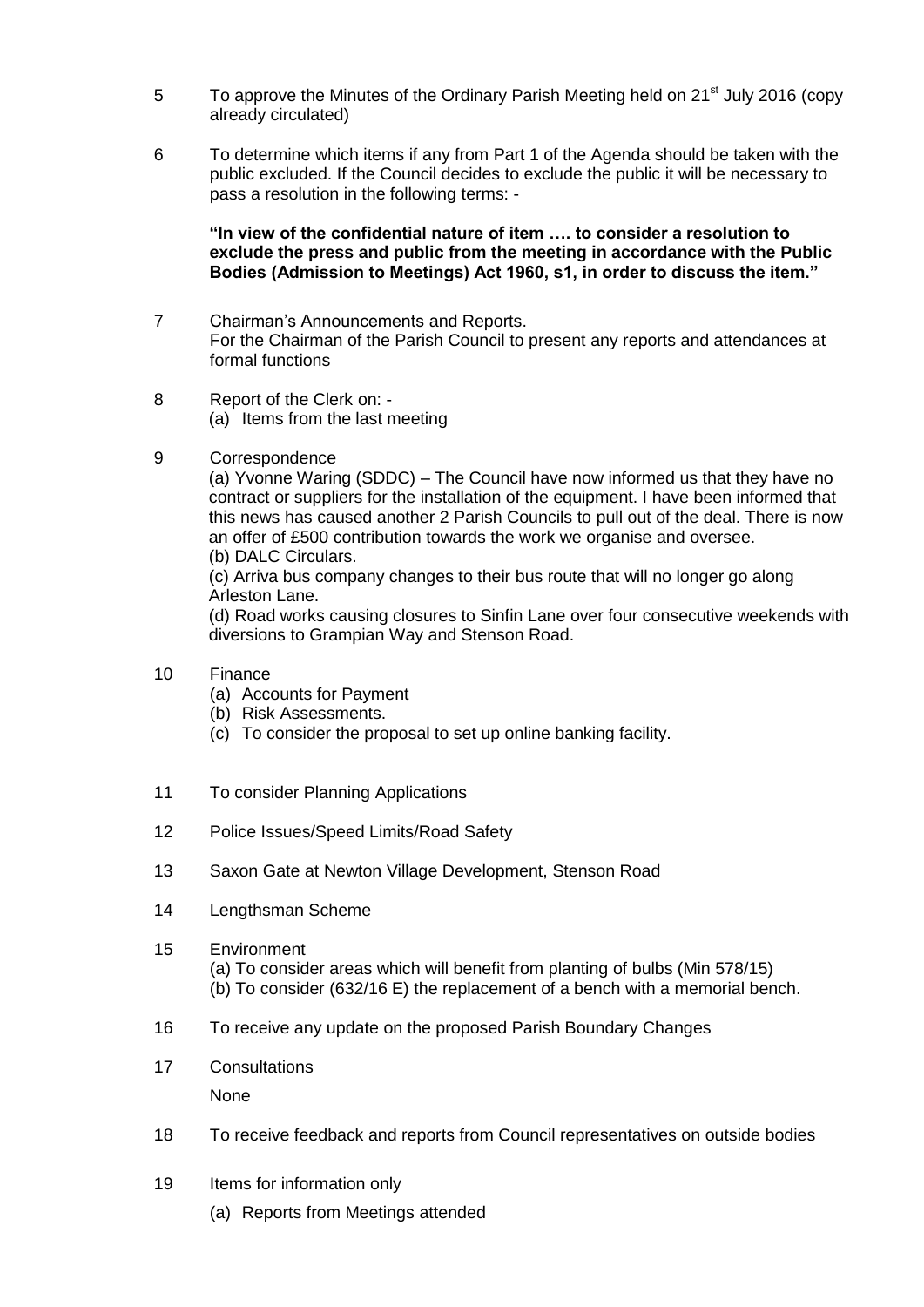(b) Notification of Forthcoming Meetings.

### **CONFIDENTIAL INFORMATION**

- 20 To move the following resolution "That in view of the confidential nature of the business about to be transacted (in respect of the personal situation of an employee which could result in legal proceedings) it is advisable in the public interest, that the press and public be temporarily excluded and they are instructed to withdraw."
- 21 Date of next Parish Council meeting  $-20<sup>th</sup>$  October 2016.

# **CONFIDENTIAL SECTION**

Clerk's position